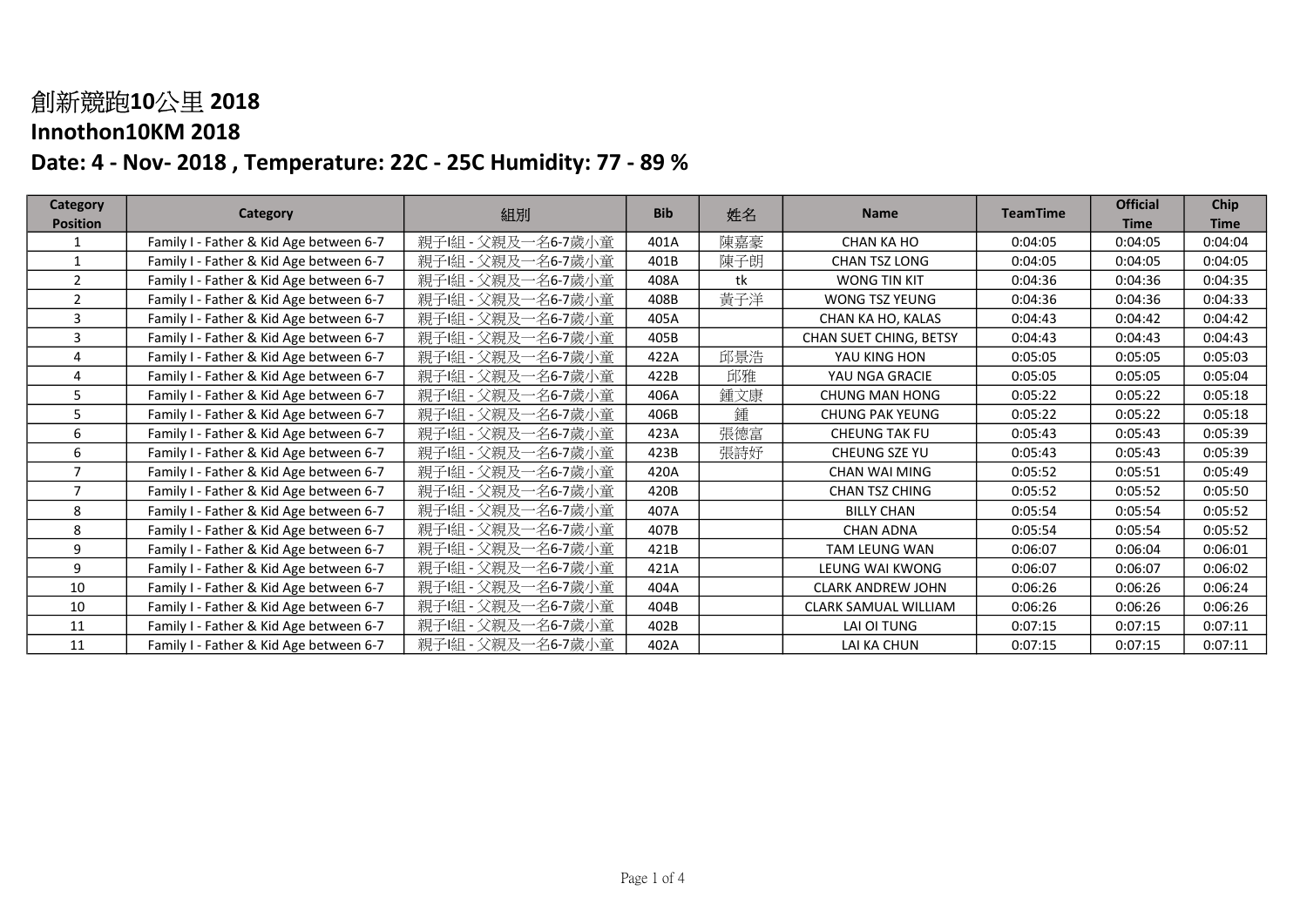| <b>Category</b> |                                         |                       | <b>Bib</b> |              | <b>Name</b>            | <b>TeamTime</b> | <b>Official</b> | Chip        |
|-----------------|-----------------------------------------|-----------------------|------------|--------------|------------------------|-----------------|-----------------|-------------|
| <b>Position</b> | Category                                | 組別                    |            | 姓名           |                        |                 | <b>Time</b>     | <b>Time</b> |
|                 | Family I - Mother & Kid Age between 6-7 | 親子!組 - 母親及一名6-7歲小童    | 413A       | 劉嘉敏          | LAU KA MAN             | 0:04:14         | 0:04:13         | 0:04:13     |
|                 | Family I - Mother & Kid Age between 6-7 | 親子!組 - 母親及一名6-7歲小童    | 413B       | 葉向晴          | IP HEUNG CHING         | 0:04:14         | 0:04:14         | 0:04:14     |
| $\mathfrak{p}$  | Family I - Mother & Kid Age between 6-7 | - 母親及一名6-7歲小童<br>親子 組 | 410B       |              | CHUNG CHI YAN IAN      | 0:04:19         | 0:04:08         | 0:04:08     |
| $\overline{2}$  | Family I - Mother & Kid Age between 6-7 | 親子!組 - 母親及一名6-7歲小童    | 410A       |              | YEUNG SZE MAN ZELIA    | 0:04:19         | 0:04:19         | 0:04:17     |
| 3               | Family I - Mother & Kid Age between 6-7 | 親子!組 - 母親及一名6-7歲小童    | 417A       | <b>KAREN</b> | LUI SHUK               | 0:04:21         | 0:04:21         | 0:04:19     |
| ς               | Family I - Mother & Kid Age between 6-7 | - 母親及一名6-7歲小童<br>親子!組 | 417B       | <b>BOSCO</b> | WAN CHAK YAN           | 0:04:21         | 0:04:21         | 0:04:19     |
|                 | Family I - Mother & Kid Age between 6-7 | - 母親及一名6-7歲小童<br>親子!組 | 418A       | 何素嫻          | HO SO HAN              | 0:04:41         | 0:04:41         | 0:04:40     |
|                 | Family I - Mother & Kid Age between 6-7 | - 母親及一名6-7歲小童<br>親子!組 | 418B       | 鍾佩澄          | <b>CHUNG PUI CHING</b> | 0:04:41         | 0:04:41         | 0:04:41     |
|                 | Family I - Mother & Kid Age between 6-7 | - 母親及一名6-7歲小童<br>親子[組 | 411B       |              | <b>CHOI LARA</b>       | 0:05:10         | 0:04:51         | 0:04:48     |
| 5.              | Family I - Mother & Kid Age between 6-7 | - 母親及一名6-7歲小童<br>親子[組 | 411A       |              | <b>HUNG HALINA</b>     | 0:05:10         | 0:05:10         | 0:05:08     |
| 6               | Family I - Mother & Kid Age between 6-7 | 母親及一名6-7歲小童<br>親子[組   | 419A       | 蔡頴怡          | CHOI WING YEE          | 0:05:21         | 0:05:21         | 0:05:19     |
| 6               | Family I - Mother & Kid Age between 6-7 | - 母親及一名6-7歲小童<br>親子!組 | 419B       | 何浩賢          | HO HOU YIN             | 0:05:21         | 0:05:21         | 0:05:19     |
|                 | Family I - Mother & Kid Age between 6-7 | - 母親及一名6-7歲小童<br>親子 組 | 414B       | 曾俊惟          | <b>TSANG CHUN WAI</b>  | 0:05:34         | 0:05:15         | 0:05:14     |
| ⇁               | Family I - Mother & Kid Age between 6-7 | - 母親及一名6-7歲小童<br>親子[組 | 414A       | 陳小美          | <b>CHAN SIU MEI</b>    | 0:05:34         | 0:05:34         | 0:05:32     |
| 8               | Family I - Mother & Kid Age between 6-7 | - 母親及一名6-7歲小童<br>親子!組 | 415B       |              | YAN CHO YUET           | 0:05:45         | 0:05:45         | 0:05:42     |
| 8               | Family I - Mother & Kid Age between 6-7 | - 母親及一名6-7歲小童<br>親子 組 | 415A       |              | <b>HUNG MEI FONG</b>   | 0:05:45         | 0:05:45         | 0:05:43     |
| 9               | Family I - Mother & Kid Age between 6-7 | 親子!組 - 母親及一名6-7歲小童    | 416A       | 余雪芬          | YU SUET FAN            | 0:06:43         | 0:06:43         | 0:06:42     |
| 9               | Family I - Mother & Kid Age between 6-7 | - 母親及一名6-7歲小童<br>親子[組 | 416B       | 陳芝行          | CHAN CHI HANG JACE     | 0:06:43         | 0:06:43         | 0:06:40     |
| 10              | Family I - Mother & Kid Age between 6-7 | - 母親及一名6-7歲小童<br>親子!組 | 412B       | 胡菀桐          | WU YUEN TUNG           | 0:07:19         | 0:06:48         | 0:06:45     |
| 10              | Family I - Mother & Kid Age between 6-7 | 親子!組 - 母親及一名6-7歲小童    | 412A       | 李彩珠          | LEE CHOI CHU           | 0:07:19         | 0:07:19         | 0:07:16     |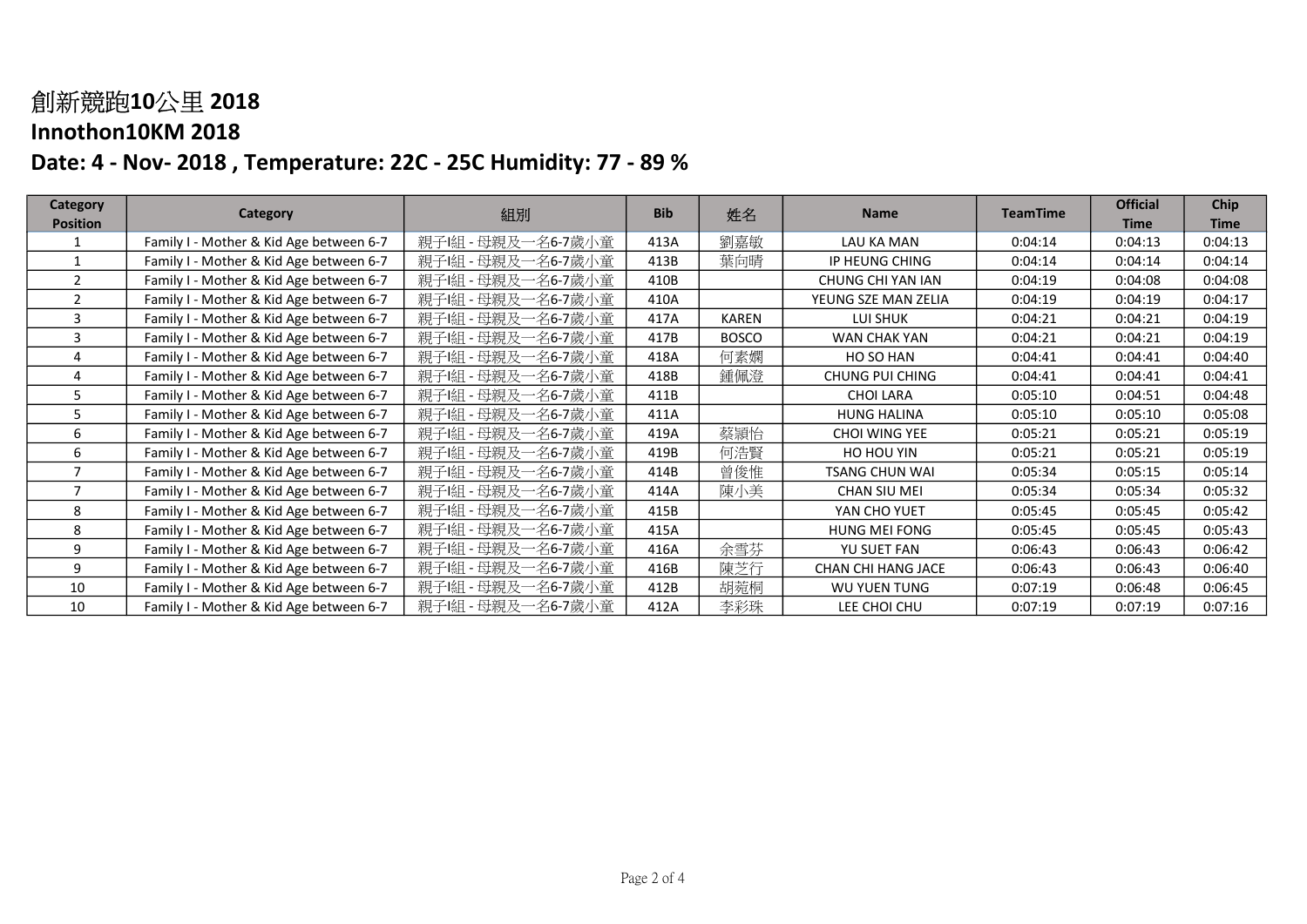| Category        |                                          |                     | <b>Bib</b> | 姓名   | <b>Name</b>               |                 | <b>Official</b> | Chip        |
|-----------------|------------------------------------------|---------------------|------------|------|---------------------------|-----------------|-----------------|-------------|
| <b>Position</b> | Category                                 | 組別                  |            |      |                           | <b>TeamTime</b> | <b>Time</b>     | <b>Time</b> |
|                 | Family II - Father & Kid Age between 8-9 | 親子Ⅱ組 - 父親及一名8-9歲小童  | 501B       | 葉羿   | ATLAS YIP                 | 0:03:49         | 0:03:49         | 0:03:48     |
|                 | Family II - Father & Kid Age between 8-9 | 親子Ⅱ組 - 父親及一名8-9歲小童  | 501A       | 葉慶能  | <b>SIMON YIP</b>          | 0:03:49         | 0:03:49         | 0:03:49     |
| $\mathcal{P}$   | Family II - Father & Kid Age between 8-9 | 親子II組 - 父親及一名8-9歲小童 | 507A       | 黃永耀  | WONG WING YIU SUNNY       | 0:03:58         | 0:03:58         | 0:03:57     |
|                 | Family II - Father & Kid Age between 8-9 | 親子Ⅱ組 - 父親及一名8-9歲小童  | 507B       | 黃溢晴  | <b>WONG YAT CHING KEY</b> | 0:03:58         | 0:03:58         | 0:03:58     |
| ર               | Family II - Father & Kid Age between 8-9 | 親子Ⅱ組 - 父親及一名8-9歲小童  | 503A       | 王集譽  | <b>WONG JEREMY</b>        | 0:04:15         | 0:04:15         | 0:04:13     |
|                 | Family II - Father & Kid Age between 8-9 | 親子Ⅱ組 - 父親及一名8-9歲小童  | 503B       | 王皓揚  | WONG HO YEUNG             | 0:04:15         | 0:04:15         | 0:04:14     |
|                 | Family II - Father & Kid Age between 8-9 | 親子II組 - 父親及一名8-9歲小童 | 519B       | 劉啟民  | LAU CAYMAN                | 0:04:20         | 0:04:20         | 0:04:18     |
|                 | Family II - Father & Kid Age between 8-9 | 親子IL組 - 父親及一名8-9歲小童 | 519A       | 劉健忠  | LAU KIN CHUNG             | 0:04:20         | 0:04:20         | 0:04:18     |
| 5               | Family II - Father & Kid Age between 8-9 | 親子II組 - 父親及一名8-9歲小童 | 502B       | 黃逸浠  | WONG YAT HEI              | 0:04:43         | 0:04:43         | 0:04:40     |
| 5               | Family II - Father & Kid Age between 8-9 | 親子Ⅱ組 - 父親及一名8-9歲小童  | 502A       | 黃穎聰  | WONG WING CHUNG           | 0:04:43         | 0:04:43         | 0:04:41     |
| 6               | Family II - Father & Kid Age between 8-9 | 親子II組 - 父親及一名8-9歲小童 | 505B       |      | NG YUI CHING              | 0:04:44         | 0:04:44         | 0:04:41     |
| 6               | Family II - Father & Kid Age between 8-9 | 親子II組 - 父親及一名8-9歲小童 | 505A       |      | <b>NG WAI KIT</b>         | 0:04:44         | 0:04:44         | 0:04:41     |
|                 | Family II - Father & Kid Age between 8-9 | 親子II組 - 父親及一名8-9歲小童 | 518B       | 唐琨傑  | <b>TONG KUN KIT</b>       | 0:05:11         | 0:05:05         | 0:05:01     |
|                 | Family II - Father & Kid Age between 8-9 | 親子II組 - 父親及一名8-9歲小童 | 518A       | 唐溢樂  | <b>TONG YAT LOK</b>       | 0:05:11         | 0:05:11         | 0:05:08     |
| 8               | Family II - Father & Kid Age between 8-9 | 親子Ⅱ組 - 父親及一名8-9歲小童  | 506A       | 大谷和廣 | OTANI KAZUHIRO            | 0:05:46         | 0:05:46         | 0:05:45     |
| 8               | Family II - Father & Kid Age between 8-9 | 親子II組 - 父親及一名8-9歲小童 | 506B       | 大谷未希 | <b>OTANI MIKI</b>         | 0:05:46         | 0:05:46         | 0:05:45     |
| 9               | Family II - Father & Kid Age between 8-9 | 親子Ⅱ組 - 父親及一名8-9歲小童  | 504A       |      | LAM HO SUM                | 0:06:21         | 0:06:21         | 0:06:19     |
| 9               | Family II - Father & Kid Age between 8-9 | 親子Ⅱ組 - 父親及一名8-9歲小童  | 504B       |      | LAM CHEUK MAN SAMANTHA    | 0:06:21         | 0:06:21         | 0:06:20     |